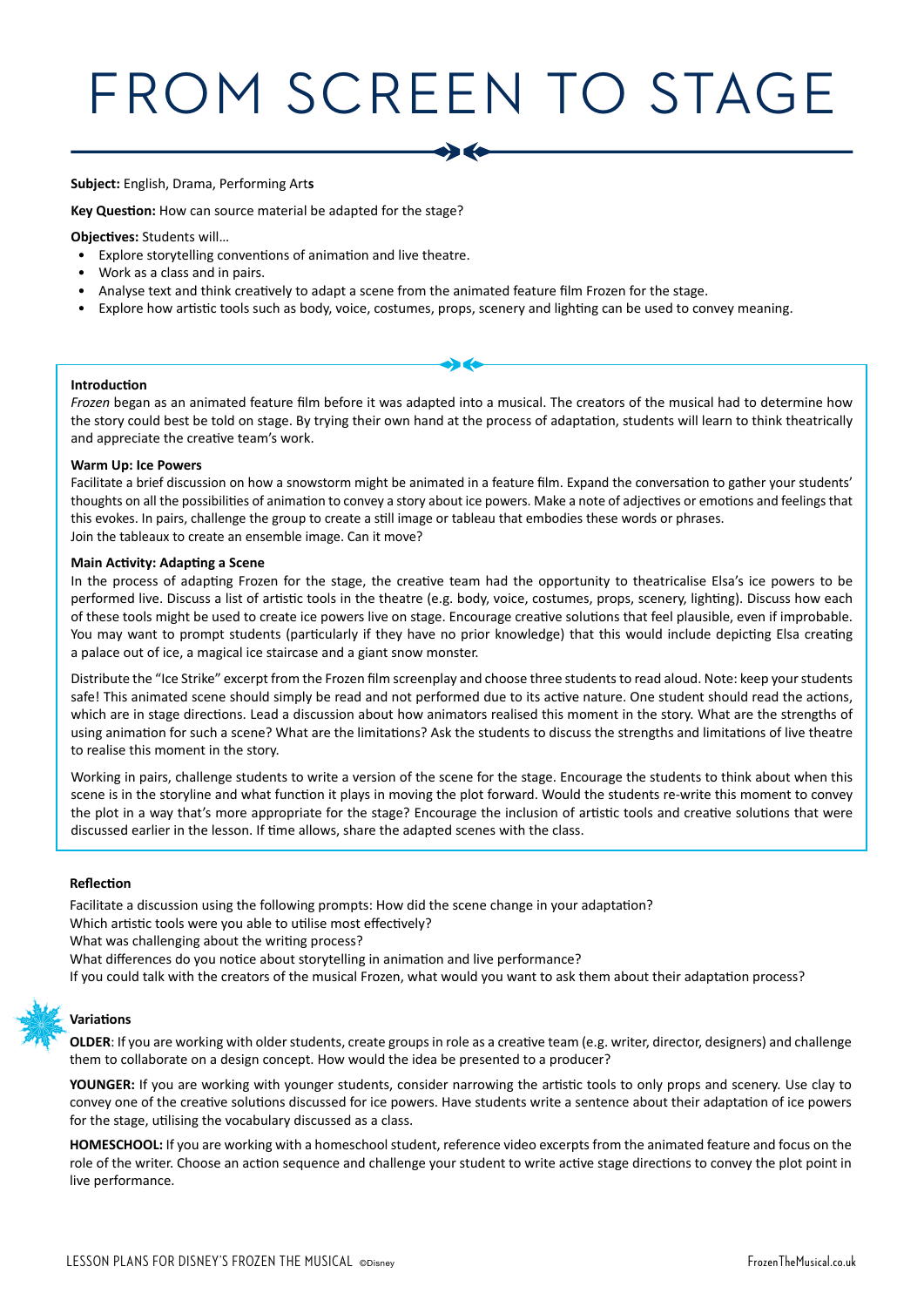## "ICE STRIKE" EXCERPT

 $\bullet$ 

### **"ICE STRIKE" Excerpt: Screenplay p. 4**

*(Anna fearlessly jumps off a snow peak into mid air.)* 

#### **YOUNG ANNA**

Catch me!

*(Elsa makes another peak to catch Anna.)* 

#### **YOUNG ELSA**

Gotcha!

*(Anna keeps jumping. Elsa keeps casting magic.)*

#### **YOUNG ANNA** *(jumping faster)*  Again! Again!

#### **YOUNG ELSA** *(struggling to keep up)* Slow down!

*(Elsa suddenly slips. Her magic accidentally STRIKES Anna in the head. Anna tumbles down a snowbank and lands, unconscious.)*

#### **YOUNG ELSA** *(CONT'D)* ANNA!

*(Elsa runs to Anna and takes her in her arms. A streak of Anna's hair, where struck, turns white.)*

#### **YOUNG ELSA** *(CONT'D)* MAMA! PAPA!

*(The room around them fills with frightening ice spikes.)*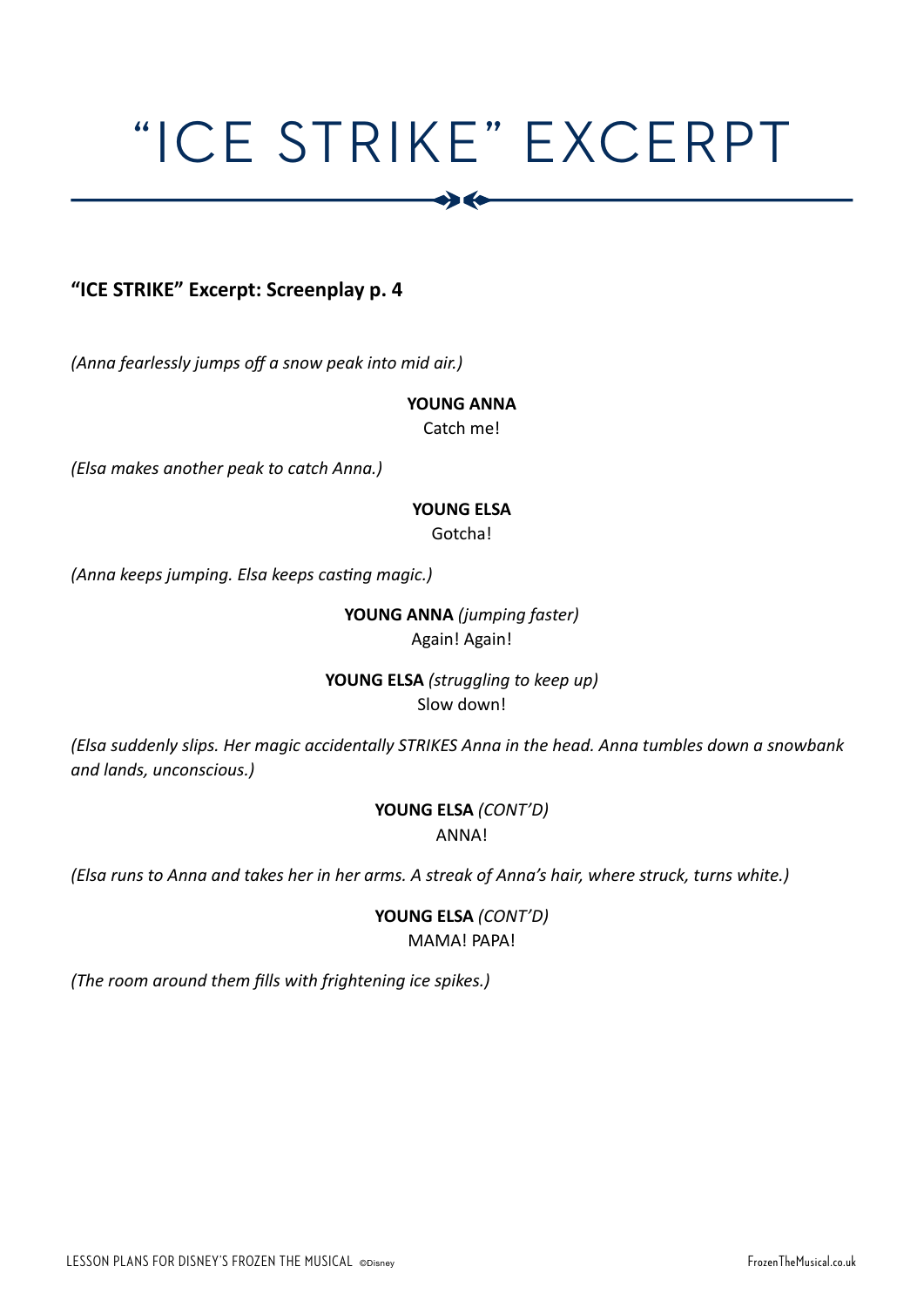## **ENGLAND UK CURRICULUM LINKS**

| <b>KEY STAGE 2</b>                                                                                                                                    | <b>KEY STAGE 3</b>                                                                                                                                                                                                                  |  |
|-------------------------------------------------------------------------------------------------------------------------------------------------------|-------------------------------------------------------------------------------------------------------------------------------------------------------------------------------------------------------------------------------------|--|
| Participate in discussions,<br>presentations, performances, role<br>play, improvisations and debates                                                  | Using English confidently in a range of formal and<br>informal contexts, including classroom discussion                                                                                                                             |  |
| Listen and respond appropriately<br>to adults and their peers                                                                                         | Improvising, rehearsing and performing play scripts and<br>poetry in order to generate language and discuss language<br>use and meaning, using role, intonation, tone, volume,<br>mood, silence, stillness and action to add impact |  |
| Identify the audience for and<br>purpose of the writing, selecting the<br>appropriate form and using other<br>similar writing as models for their own | Writing stories, scripts, poetry and other imaginative<br>writing                                                                                                                                                                   |  |
| In narratives describe settings,<br>characters and atmosphere and<br>integrating dialogue to convey<br>character and advance the action               | Consider how their writing reflects the audience and<br>purpose for which it was intended                                                                                                                                           |  |
| Continue to read and discuss an<br>increasingly wide range of fiction,<br>poetry, plays, non-fiction and<br>reference books or textbooks              | Understanding how the work of dramatists is<br>communicated effectively through performance and<br>how alternative staging allows for different<br>interpretations of a play                                                        |  |
|                                                                                                                                                       |                                                                                                                                                                                                                                     |  |

### **WALES**

|                                                               | <b>KEY STAGE 2</b>                                                                                                           | <b>KEY STAGE 3</b>                                                                                                                                |
|---------------------------------------------------------------|------------------------------------------------------------------------------------------------------------------------------|---------------------------------------------------------------------------------------------------------------------------------------------------|
| <b>ENGLISH</b><br>Oracy                                       | Communicate for a range of purposes                                                                                          | Communicate for a range of purposes                                                                                                               |
|                                                               | Speak and listen individually, in pairs,<br>in groups and as members of a class                                              | Speak and listen individually, in pairs, in groups and as<br>members of a class                                                                   |
|                                                               | Use a variety of methods to present<br>ideas, including ICT, dramatic<br>approaches, discussion and debate                   | Use a variety of methods to present ideas, including ICT,<br>dramatic approaches, discussion and debate                                           |
|                                                               | Listen and view attentively, responding<br>to a wide range of communication                                                  | Listen and view attentively, responding to a wide range<br>of communication                                                                       |
| <b>ENGLISH</b><br><b>Writing</b>                              | Write for a variety of purposes                                                                                              | Write for a variety of purposes                                                                                                                   |
|                                                               | Write for a range of authentic<br>audiences, real or imagined                                                                | Write for a range of authentic audiences, real or imagined                                                                                        |
| Read extracts and complete texts<br><b>ENGLISH</b><br>Reading |                                                                                                                              | Response and Analysis: Consider how texts are adapted<br>for different media, analysing the purpose and intended<br>effect on the reader/audience |
|                                                               | Response and Analysis: begin to<br>comment on how texts change when<br>they are adapted for different media<br>and audiences |                                                                                                                                                   |